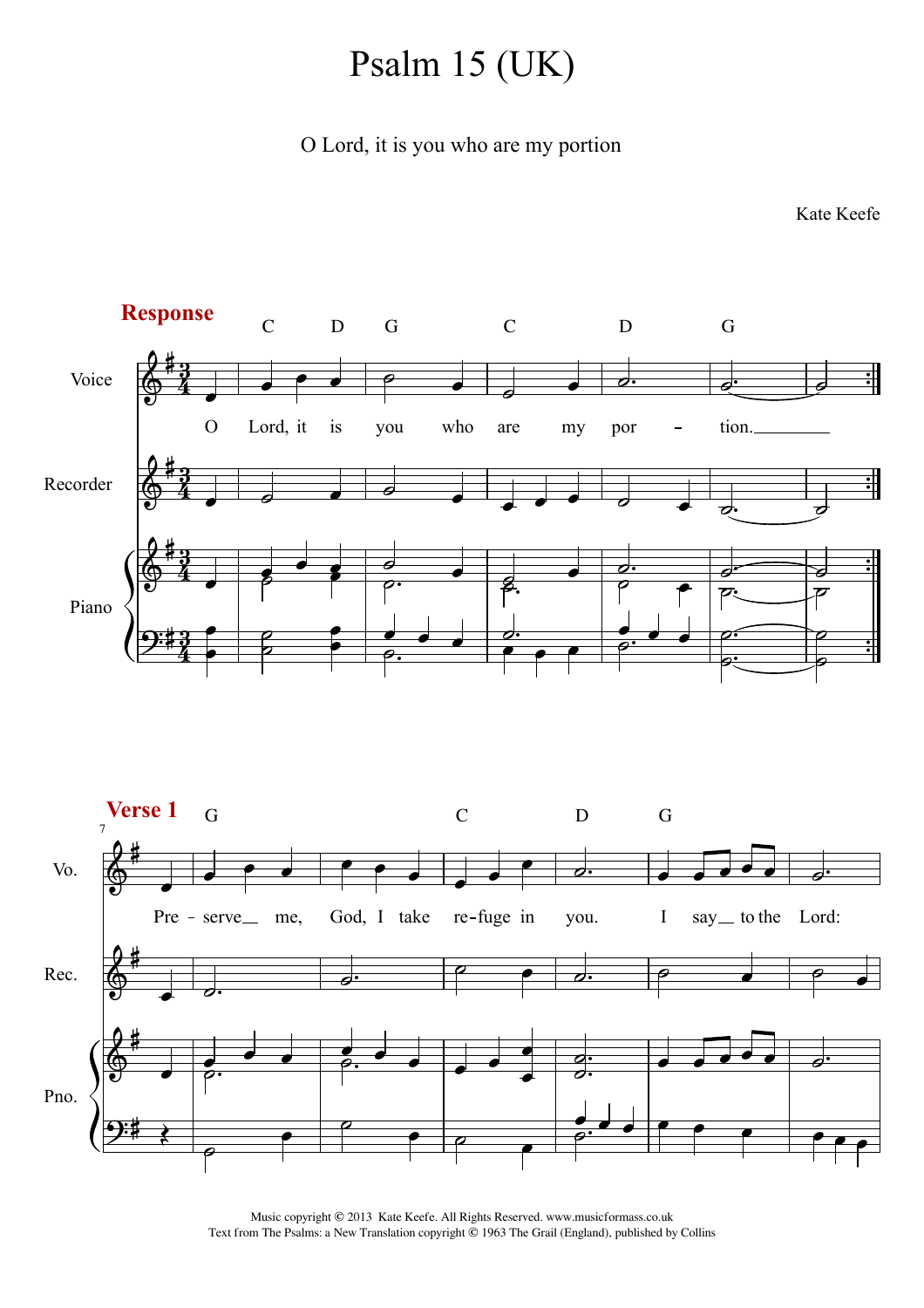

2 Text from The Psalms: a New Translation copyright © 1963 The Grail (England), published by CollinsMusic copyright © 2013 Kate Keefe. All Rights Reserved. www.musicformass.co.uk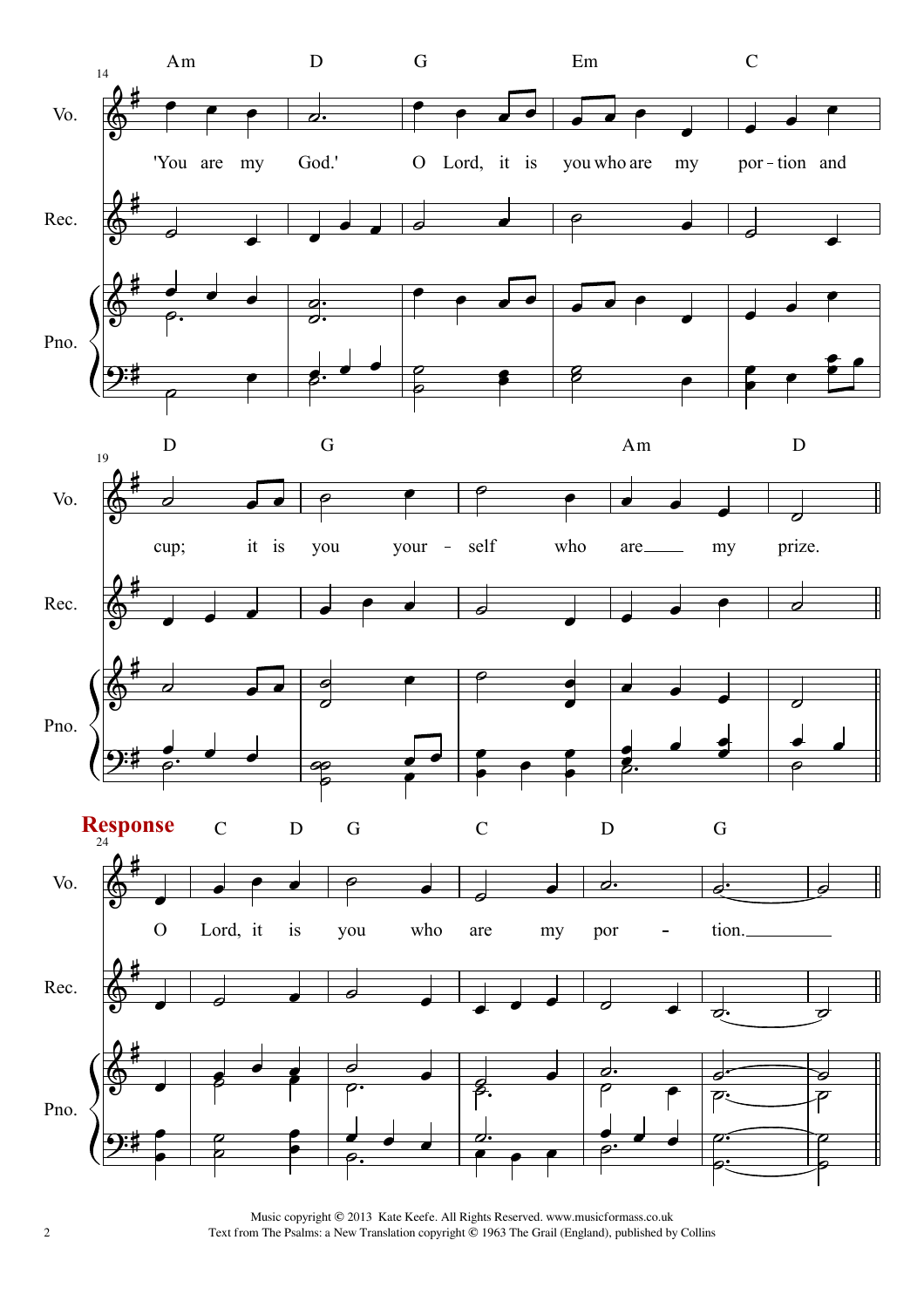

Music copyright © 2013 Kate Keefe. All Rights Reserved. www.musicformass.co.uk<br>m The Psalms: a New Translation copyright © 1963 The Grail (England), published by Collins 3 Text from The Psalms: a New Translation copyright  $@$  1963 The Grail (England), published by Collins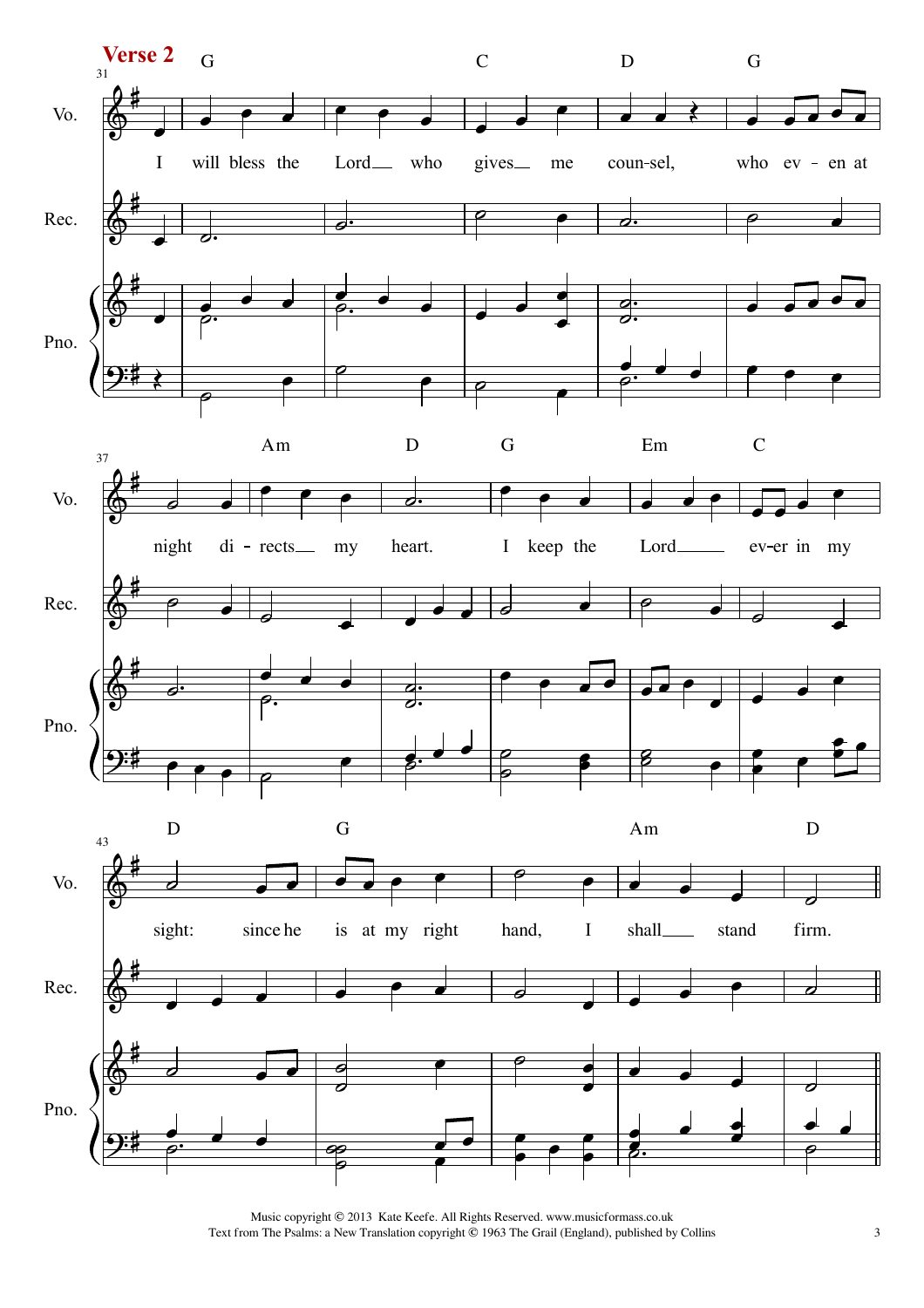

4 Text from The Psalms: a New Translation copyright © 1963 The Grail (England), published by CollinsMusic copyright © 2013 Kate Keefe. All Rights Reserved. www.musicformass.co.uk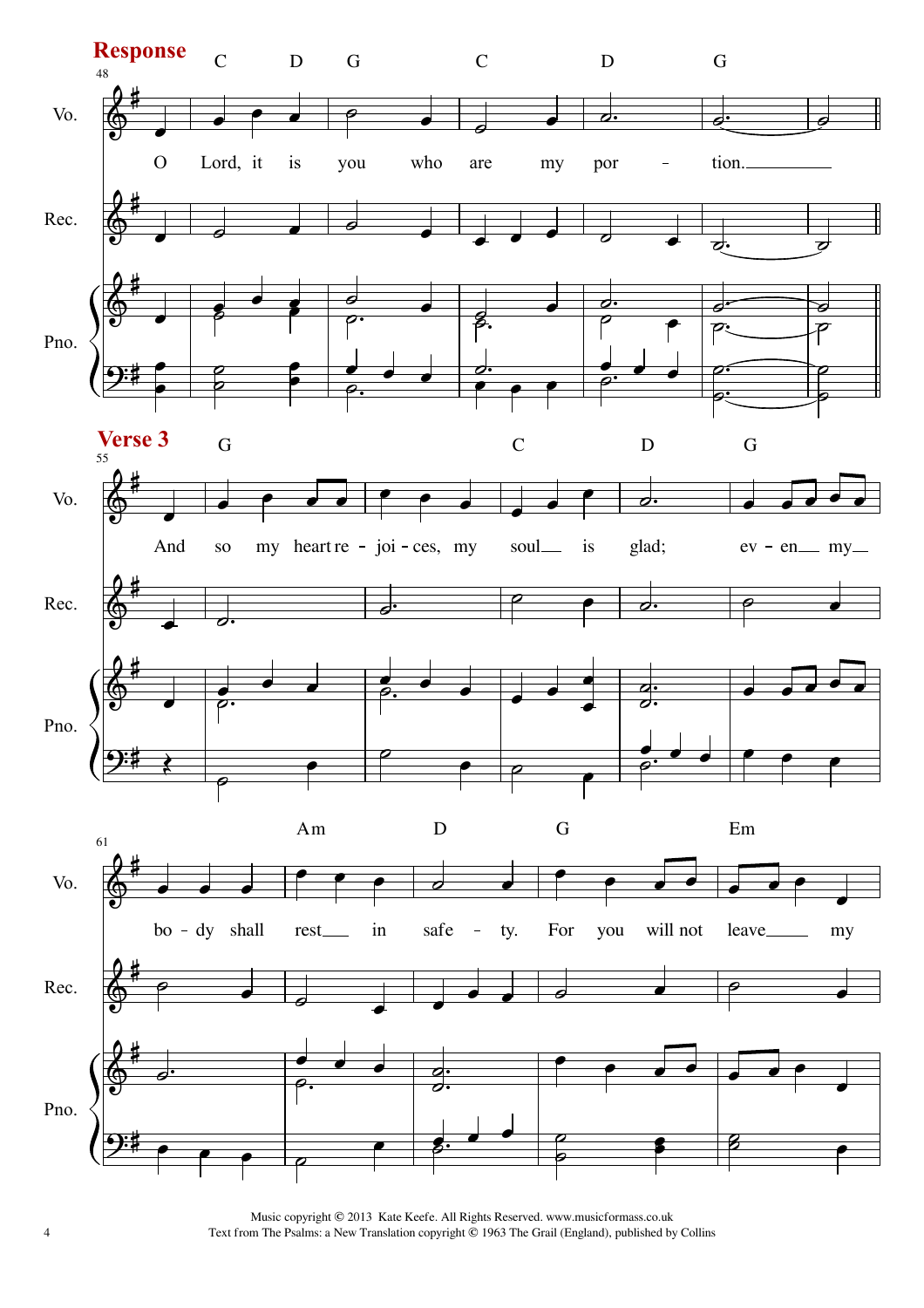

Music copyright © 2013 Kate Keefe. All Rights Reserved. www.musicformass.co.uk<br>m The Psalms: a New Translation copyright © 1963 The Grail (England), published by Collins 5 Text from The Psalms: a New Translation copyright  $@$  1963 The Grail (England), published by Collins